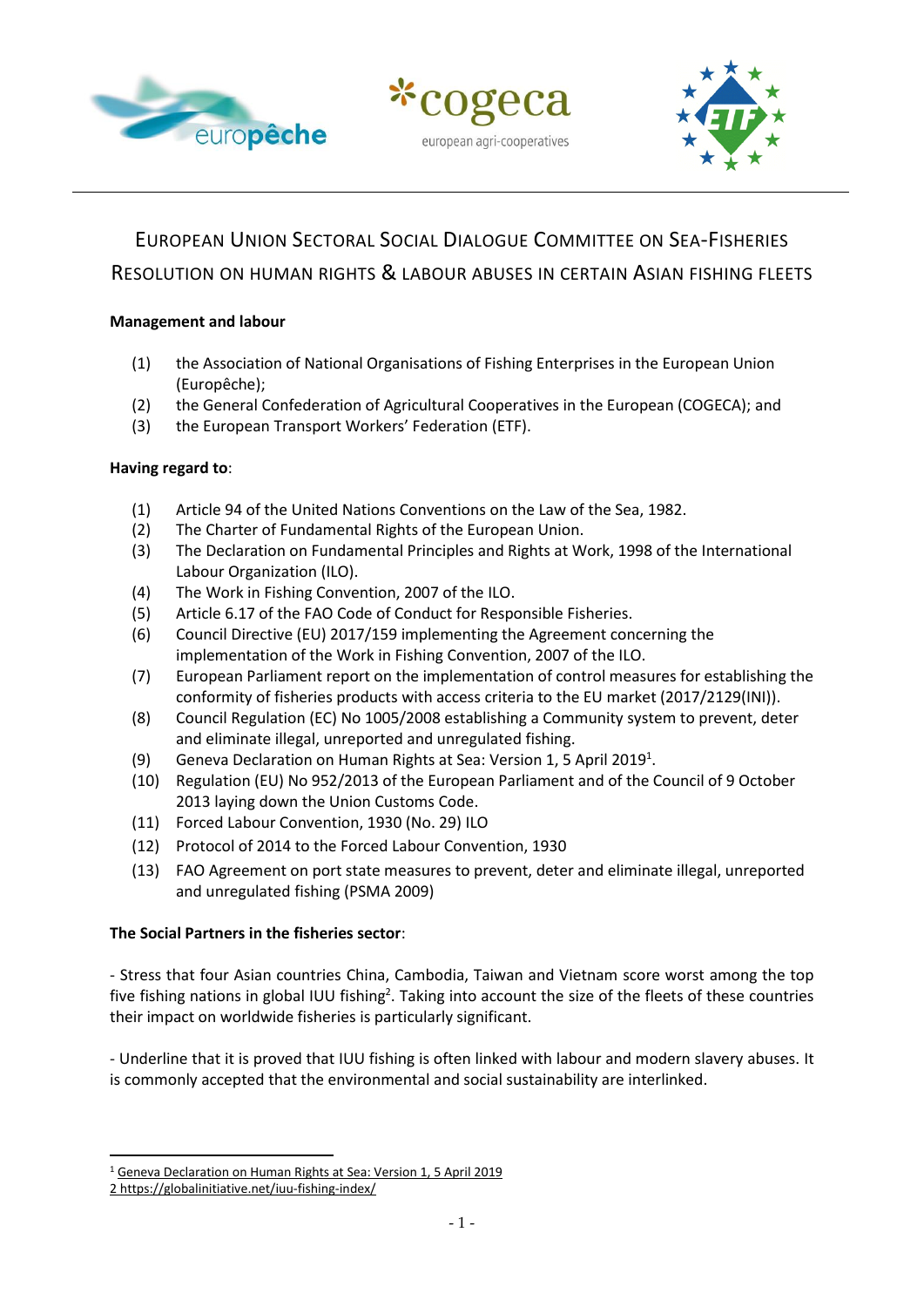- Highlights Commissioner Sinkevičius' mission letter entrusting the Commissioner for Environment, Oceans and Fisheries with the role *"to take a zero-tolerance approach to IUU fishing, supporting others in improving their methods but being prepared to use all of the tools at the EU disposal, including a ban on fisheries imports as a last resort."*

- Express concern over the fact that illegal fishing is threatening the viability of local communities across the globe and depleting fish stocks<sup>3</sup>.

- Disapprove the lack of transparency about the size and vessel registration of certain Asian's fishing fleets 4 .

- Criticises the abuse of migrant fishermen on-board certain Asian fishing vessels, which includes cases of modern slavery and burials at sea of fishermen who, allegedly, fell victim to COVID-19<sup>5</sup>, in violation of contractual arrangements;

- Lament the risks for observers on board in certain Asian fishing fleets, considering that 7 observers from the Pacific Island Countries were found dead on board in the last 5 years. 6

- Recall that Convention C188 is key to deterring forced labour and abuses in fisheries and set the conditions for a level playing field for work in the sector at global level;

- Remind that Union Customs Code sets prohibitions or restrictions on imports, exports or goods in transit when they are justified on grounds of the protection of health and life of humans or the protection of the environment;

- Stress that the European Union and its Member States should play a leading role in promoting decent working conditions in fisheries worldwide;

- Underline that those fleets since they do not apply decent working and living conditions take advantage of unfair competition when fish products enter the European Union's market and that these products may even benefit from duty reductions thanks to Trade Agreements or autonomous tariff quotas (ATQs).

- Recall that the Farm to Fork Strategy calls for a fair, healthy and environmentally-friendly food system, which is incompatible with importing fishery products from countries with little or no concern for sustainability.

#### **Calls on the European Commission to**:

(1) Require the establishment of a European register of fishing vessels identified as having committed serious labour infringements and not respecting fundamental human rights on board the fishing vessel.

<sup>&</sup>lt;sup>3</sup> E.g[. China fares worst on new illegal fishing index](https://www.undercurrentnews.com/2019/02/08/china-fares-worst-on-new-illegal-fishing-index/) / [Chinese trawlers threaten viability of Ghanaian fishing sector](https://www.undercurrentnews.com/2020/05/27/chinese-trawlers-threaten-viability-of-ghanian-fishing-sector-group-warns/?utm_source=Undercurrent+News+Alerts&utm_campaign=d3d9f3877f-Fisheries_roundup_Jun_01_2020&utm_medium=email&utm_term=0_feb55e2e23) / More [Chinese vessels fishing illegally in North Korean waters](https://www.undercurrentnews.com/2020/05/28/more-chinese-vessels-fishing-illegally-in-north-korean-waters/?utm_source=Undercurrent+News+Alerts&utm_campaign=d3d9f3877f-Fisheries_roundup_Jun_01_2020&utm_medium=email&utm_term=0_feb55e2e23-d3d9f3877f-)

<sup>4</sup> [https://www.odi.org/publications/16958-china-s-distant-water-fishing-fleet-scale-impact-and](https://www.odi.org/publications/16958-china-s-distant-water-fishing-fleet-scale-impact-and-governance?utm_content=buffer94ec3&utm_medium=social&utm_source=twitter.com&utm_campaign=buffer)[governance?utm\\_content=buffer94ec3&utm\\_medium=social&utm\\_source=twitter.com&utm\\_campaign=buffer](https://www.odi.org/publications/16958-china-s-distant-water-fishing-fleet-scale-impact-and-governance?utm_content=buffer94ec3&utm_medium=social&utm_source=twitter.com&utm_campaign=buffer) <sup>5</sup> <https://www.bbc.com/news/world-asia-52822943>

The link included below contains a South Korean television report with images of the burial at sea of four Indonesian migrant fishermen <https://youtu.be/3QIEmJ1mCZY>

<sup>6</sup> [https://amp.theguardian.com/environment/2020/may/22/disappearances-danger-and-death-what-is-happening-to](https://amp.theguardian.com/environment/2020/may/22/disappearances-danger-and-death-what-is-happening-to-fishery-observers?__twitter_impression=true)fishery-observers? twitter impression=true